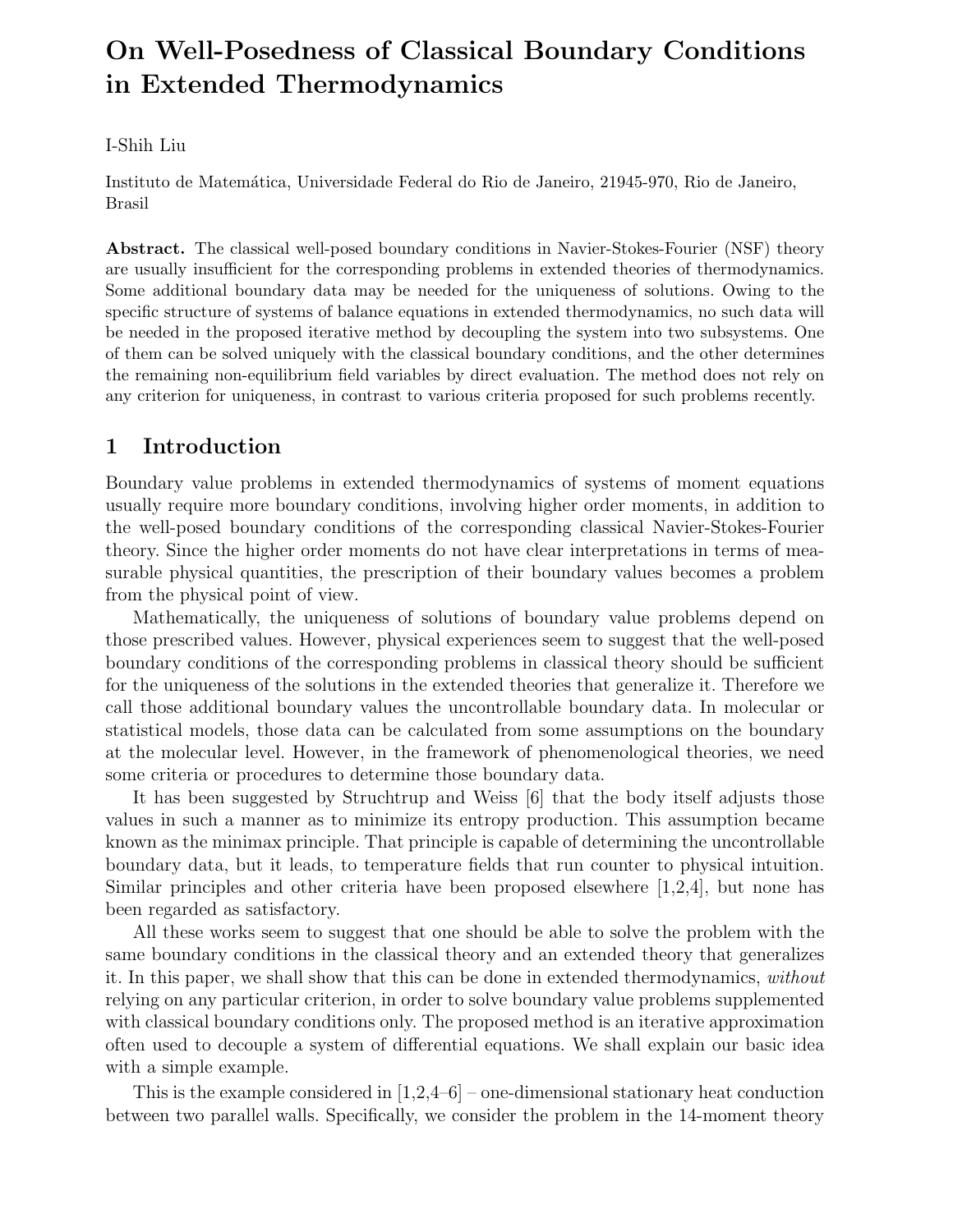#### 2 I-Shih Liu

of a monatomic ideal gas at rest, i.e., the velocity field  $v = 0$ . In this case, as presented in [4], we have

$$
\frac{dq}{dx} = 0,\n q = -\frac{5}{2} R p \tau \frac{d\theta}{dx} - \frac{1}{6} \tau \frac{d\Delta}{dx},\n \Delta = -28 R \tau \frac{d(\theta q)}{dx}.
$$
\n(1.1)

The equation  $(1.1)<sub>1</sub>$  is the conservation of energy. The relation  $(1.1)<sub>3</sub>$  can be regarded as a generalization of Fourier law, with the termal conductivity  $\kappa = (5/2)R\tau p$ , while  $(1.1)_2$ is the additional balance equation for the non-equilibrium fourth order moment  $\Delta$  in the 14-moment theory. The pressure p is constant,  $\theta$  is the temperature and  $\tau$  is the relaxation time. The gas constant is denoted by R (the Boltzmann constant divided by the mass of the molecule).

In the classical Fourier theory of heat conduction, the problem with the following boundary conditions,

$$
\theta(0) = \theta_0, \qquad q(L) = q_L,\tag{1.2}
$$

is well-posed and it has a unique solution. However, in the 14-moment case, the solution also depends on one additional boundary value, say  $\Delta(0)$ , for which an improperly assigned value may lead to physically irrelevant results. Additional data of this type are referred to as uncontrollable boundary data in [3,4].

Unlike the previous attempts to determine the uncontrollable boundary data so as to have a unique solution by imposing an additional criterion, we shall see that it is possible to obtain a unique solution for the problem with classical boundary conditions only.

We consider the problem consists of the usual conservation laws and the generalized Fourier law with the classical boundary conditions,

$$
\begin{cases}\n\frac{\mathrm{d}q}{\mathrm{d}x} = 0, \\
q = -\kappa \frac{\mathrm{d}\theta}{\mathrm{d}x} - \frac{1}{6}\tau \frac{\mathrm{d}\Delta}{\mathrm{d}x}, \\
\theta(0) = \theta_0, \qquad q(L) = q_L.\n\end{cases}
$$
\n(1.3)

This boundary value problem can be uniquely solved, once the non-equilibrium moment  $\Delta$ is given. We can do this by an iterative process. As the initial iterate, we take  $\Delta = 0$  at the equilibrium state, and solve the the above problem, then the next iterate of  $\Delta$  can be calculated from the remaining equation  $(1.1)<sub>3</sub>$ ,

$$
\Delta = -\frac{56}{5} \frac{\kappa}{p} \frac{\mathrm{d}(\theta q)}{\mathrm{d}x}.
$$
\n(1.4)

With the new iterate of  $\Delta$ , the problem (1.3) can be solved again, and the process can be repeated iteratively.

Indeed, with  $\Delta = 0$ , we obtain the first iterate for  $\theta$  and q from the problem (1.3). It is exactly the same as the classical Fourier solution,

$$
q = q_L, \qquad \theta = \theta_0 - \frac{q_L}{\kappa} x. \tag{1.5}
$$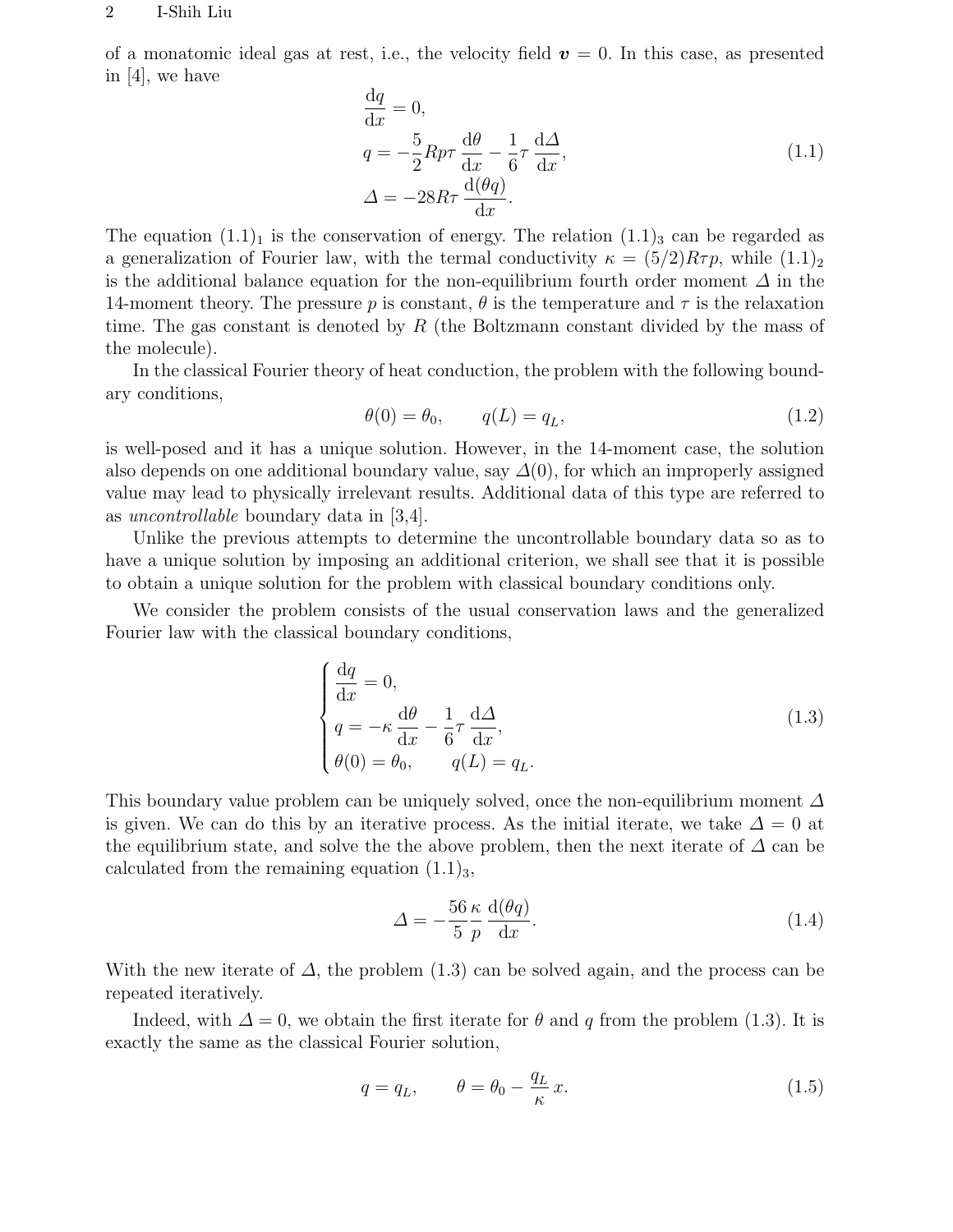Substituting this result into (1.4), we obtain the first iterate of  $\Delta$ ,

$$
\Delta = \frac{56}{5} \frac{q_L^2}{p}.\tag{1.6}
$$

Since the first iterate of  $\Delta$  is a constant, its derivative vanishes, and the solution for the second iterate of the problem  $(1.3)$  remains unchanged, and so do the subsequent iterates. In other words, the iterative approximation converges trivially and we obtain the solution (1.5) and (1.6) uniquely. In particular, we have also determined the boundary value  $\Delta(0)$ .

Note that the determination of the uncontrollable boundary value  $\Delta(0)$  does not rely on any additional criterion except the assumption of the initial iterate at the equilibrium state. This result has been obtained in [1,4] based on certain criteria.

The iterative procedure to obtain a unique solution in this problem is a trivial one. However, the idea of decoupling the system into two subsystems that can be solved with classical boundary conditions by iterative approximation can easily be adapted to more general problems in extended thermodynamics.

## 2 An iterative method for decoupled systems

One can always split the system of governing equations in extended thermodynamic theory into two subsystems (I) and (II). System (I) consists of the conservation laws and the equations equivalent to Navier-Stoke law for the stress tensor  $T$  and the Fourier law for the heat flux  $q$ . And System (II) consists of the balance equations for the remaining nonequilibrium field variables, say,  $\mathbf{M}_a$  for  $a = 1, \dots, m$ . More specifically, for boundary value problems – of time-independent processes, System (I) and (II) can be written in the form:

(1)  
\n
$$
\begin{cases}\n\text{div}(\rho \mathbf{v}) = 0, \\
\text{div}(\rho \mathbf{v} \otimes \mathbf{v} - T) = 0, \\
\text{div}(\rho(\varepsilon + \frac{1}{2}\mathbf{v} \cdot \mathbf{v})\mathbf{v} + \mathbf{q} - T\mathbf{v}) = 0, \\
T = \hat{T}(\rho, \mathbf{v}, \theta, \nabla \rho, \nabla \theta, \nabla \mathbf{v}, T, \mathbf{q}, \nabla T, \nabla \mathbf{q}, \mathbf{M}_a, \nabla \mathbf{M}_a), \\
\mathbf{q} = \hat{\mathbf{q}}(\rho, \mathbf{v}, \theta, \nabla \rho, \nabla \theta, \nabla \mathbf{v}, T, \mathbf{q}, \nabla T, \nabla \mathbf{q}, \mathbf{M}_a, \nabla \mathbf{M}_a),\n\end{cases}
$$

(II) 
$$
\begin{cases} \text{for } a = 1, \cdots, m, \\ \boldsymbol{M}_a = \hat{\boldsymbol{M}}_a(\rho, \boldsymbol{v}, \theta, \nabla \rho, \nabla \theta, \nabla \boldsymbol{v}, T, \boldsymbol{q}, \nabla T, \nabla \boldsymbol{q}, \boldsymbol{M}_a, \nabla \boldsymbol{M}_a), \end{cases}
$$

owing to the structure of additional balance equations in extended theory of thermodynamics. And according to that, in general, the functions  $\hat{T}$ ,  $\hat{q}$ , and  $\hat{M}_a$  are linear in the gradients and the internal energy  $\varepsilon$  is a function of  $(\rho, \theta)$ .

We shall decouple System (I) from System (II) by the following iterative scheme so that System (I) becomes a closed system of differential equations for the determination of the fields  $(\rho, \mathbf{v}, \theta, T, \mathbf{q})$  – similar to the classical NSF theory.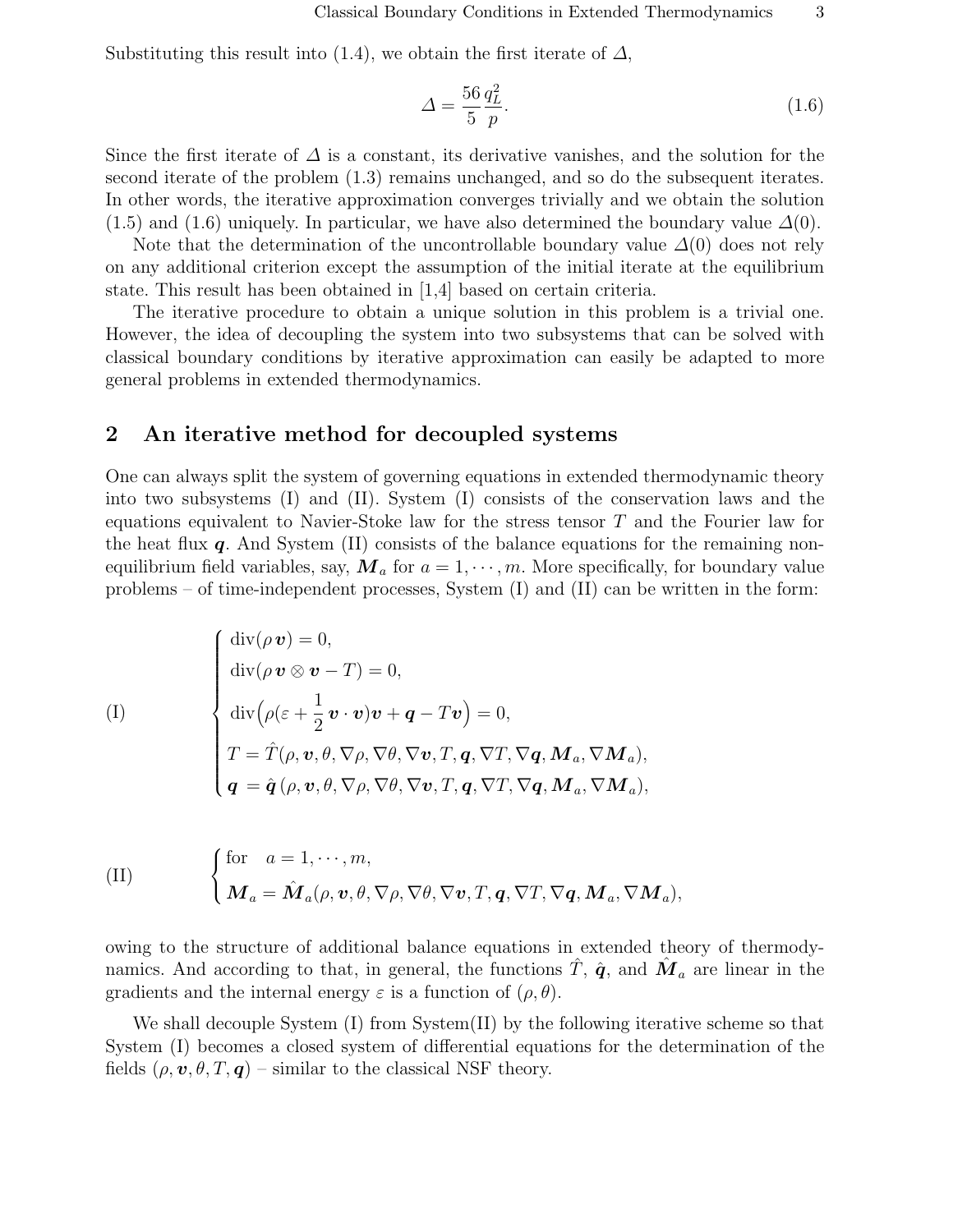#### 4 I-Shih Liu

(I) div( (n) ρ (n) v ) = 0, div( (n) ρ (n) v ⊗ (n) v − (n) T ) = 0, div³(n) ρ ( (n) ε + 1 2 (n) v · (n) v ) (n) v + (n) q − (n) T (n) v ´ = 0, (n) T = Tˆ( (n) ρ , (n) v , (n) θ , ∇ (n) ρ , ∇ (n) v , ∇ (n) θ , (n-1) T , (n-1) q , ∇ (n-1) T , ∇ (n-1) q , (n-1) Ma, ∇ (n-1) Ma), (n) q = qˆ ( (n) ρ , (n) v , (n) θ , ∇ (n) ρ , ∇ (n) v , ∇ (n) θ , (n-1) T , (n-1) q , ∇ (n-1) T , ∇ (n-1) q , (n-1) Ma, ∇ (n-1) Ma), (2.1) for a = 1, · · · , m,

(II) 
$$
\begin{cases}\n\begin{array}{c}\n(n) & (n) \ (n) \ (n) \ (n) \ (n) \ (n) \ (n) \ (n) \ \mathbf{W}_a = \hat{\mathbf{M}}_a(\rho, \mathbf{v}, \theta, \nabla \rho, \nabla \mathbf{v}, \nabla \theta, T, \mathbf{q}, \nabla T, \nabla \mathbf{q}, \mathbf{M}_a, \nabla \mathbf{M}_a), \\
(0) & (0) \ (0) \ (0) \ (0) \ (0) \ \mathbf{W}_a = 0, \qquad \mathbf{M}_a = 0.\n\end{array}\n\end{cases}
$$
\n(2.2)

Assuming the initial iterate at the equilibrium state would be the most reasonable choice because the validity of the extended moment theory is usually restricted to thermodynamic processes not too far from equilibrium. Furthermore, by initiating the iteration at zero nonequilibrium moments, the first iterate will be exactly the classical NSF solution. Therefore, it is akin to the Maxwellian iteration (also employed in [4]), which is regarded as a method to passing thermodynamic limit from extended thermodynamics to ordinary thermodynamics.

In this iterative scheme, at every iteration  $n = 1, 2, 3, \dots$ , the terms involving  $(n-1)$ -th iterates in System (I) can be regarded as supply terms in the corresponding system of NSF theory. Therefore, we can assume that it can be solved uniquely for the fields  $(\rho, \mathbf{v}, \theta, T, \mathbf{q})$ with the classical well-posed boundary conditions for NSF theory. Then from System (II), the non-equilibrium fields  $M_a$  can be determined by direct substitution. In this manner, classical (NSF) boundary conditions are sufficient to solve boundary value problems in extended thermodynamics without any criterion for the determination of uncontrollable boundary data.

We emphasize that the system of differential equations are valid in the interior points only. However, we shall assume that all fields are smooth up to the boundary so that the boundary value is defined as the one-side limit from the interior points. In other words, the boundary values are not necessary the values at the walls if some slip conditions are assumed.

## 3 Convergence of iterative approximation

The System (II) can in general be put into a fixed-point problem of the form:

$$
\mathbf{u}=G\mathbf{u},\qquad \mathbf{u}\in X,
$$

where  $G$  is a non-homogeneous linear differential operator in general on some function space X. The iterative scheme giving in  $(2.2)$  can then be written as

$$
\mathbf{u}_n = G \mathbf{u}_{n-1}, \qquad n = 1, 2, 3 \cdots.
$$

Unfortunately, it is usually not convergent for differential operators.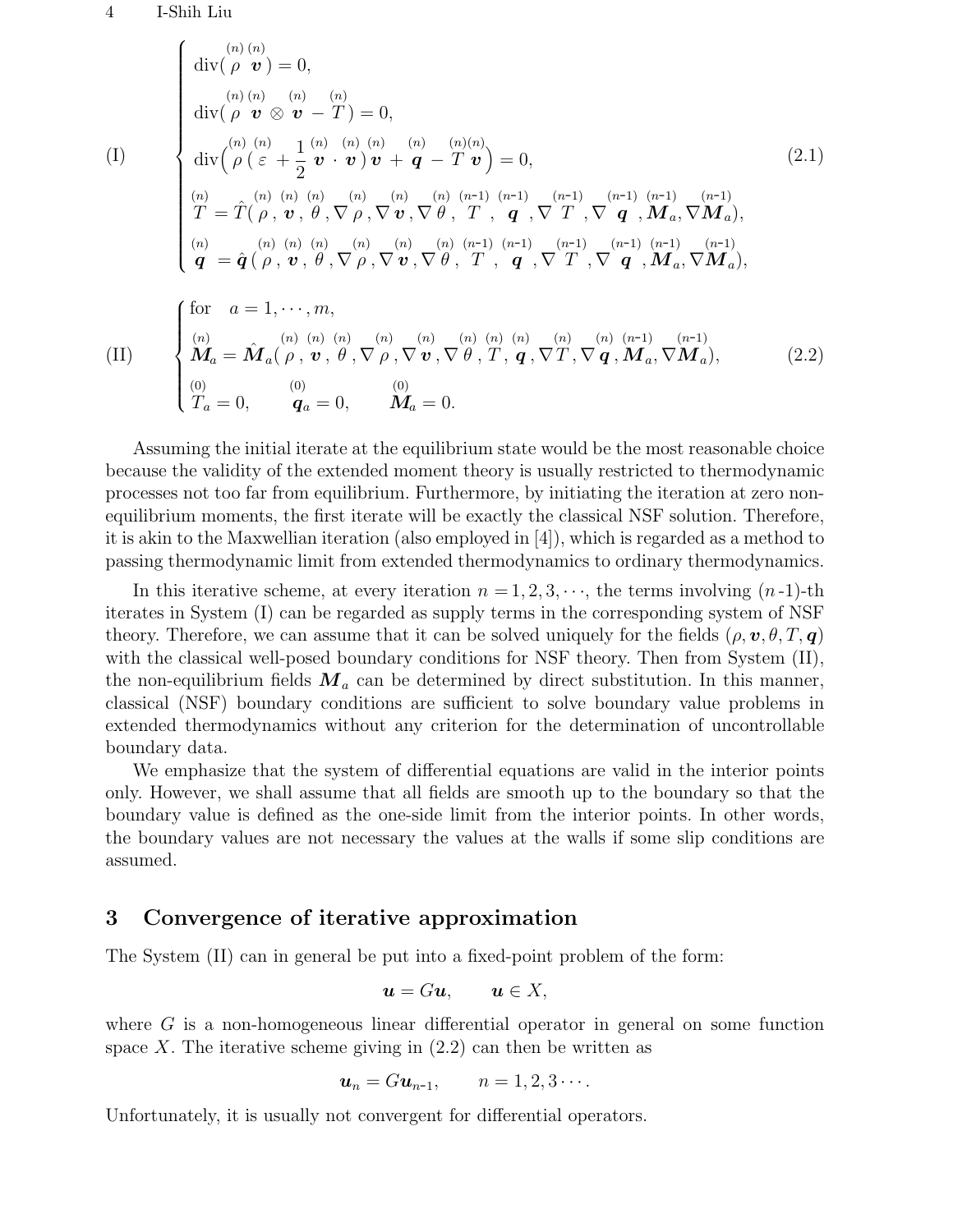In order to circumvent problem of non-convergence, we shall proposed a weaker form of iterative scheme with variable weights given by

$$
\mathbf{u}_n = w_n G \mathbf{u}_{n-1} + (1 - w_n) \mathbf{u}_{n-1} \quad \text{for} \quad 0 < w_n < 1, \quad n = 1, 2, 3, \cdots. \tag{3.1}
$$

It can be rewritten as

$$
w_n(Gu_{n-1}-u_{n-1})=u_n-u_{n-1}.
$$
\n(3.2)

Note that in practice, we shall take the weights  $w_n$  monotonically decreasing in  $n$ , e.g.,  $w_n = 1/n$ , such that

$$
\lim_{n \to \infty} w_n = 0.
$$

Therefore, from (3.2), it is obvious that the convergence of the scheme, i.e.,  $\lim_{n\to\infty} u_n = u^*$ is not sufficient to guarantee that  $u^*$  is a fixed point of the operator G, because (3.2) is satisfied irrespective of whether  $G**u**<sup>*</sup> = **u**<sup>*</sup>$  or not.

However, from  $(3.2)$ , we can define the *error estimate* of the fixed point of G at the *n*-th approximation in  $L^2$ -norm by

$$
\text{Er}\left(n\right) = \frac{\left\|\boldsymbol{u}_{n} - \boldsymbol{u}_{n-1}\right\|}{w_{n}},\tag{3.3}
$$

which estimates the error of how the approximate solution satisfies the equation  $Gu = u$ . Accordingly, the convergence of the scheme for the fixed-point problem is to require that the following condition be verified,

$$
\lim_{n\to\infty}\mathrm{Er}\left(n\right)=\lim_{n\to\infty}\left\Vert G\boldsymbol{u}_{n-1}-\boldsymbol{u}_{n-1}\right\Vert =0,
$$

so that

$$
\lim_{n\to\infty}u_n=u^*\qquad\text{and}\qquad Gu^*=u^*.
$$

Therefore, we can state the following convergence criterion.

The variable weighted iterative scheme

$$
\mathbf{u}_n = w_n G \mathbf{u}_{n-1} + (1 - w_n) \mathbf{u}_{n-1}, \quad w_n = \frac{1}{n}, \quad n = 1, 2, 3, \cdots,
$$

with initial iterate  $u_0$ , converges to a fixed point of  $u = Gu$ , if and only if

$$
\lim_{n\to\infty}\mathrm{Er}\left(n\right)=\frac{\left\Vert \boldsymbol{u}_{n}-\boldsymbol{u}_{n-1}\right\Vert }{w_{n}}=0.
$$

The convergence of the iterative approximation clearly depend on the property of the operator G. The characterization of the operator G for convergence is under investigation. Nevertheless, we shall consider a case of interest in the next section to illustrate the proposed iterative method by numerically showing that, for small enough boundary data, the limit of  $\mathrm{Er}\,(n)$  tends to zero as n increases, therefore the convergence can be justified.

## 4 Example: heat conduction between coaxial cylinders

The corresponding problem of the introductory example in cylindrical coordinates  $(r, \vartheta, z)$ is a nontrivial example to illustrate the proposed method of solution.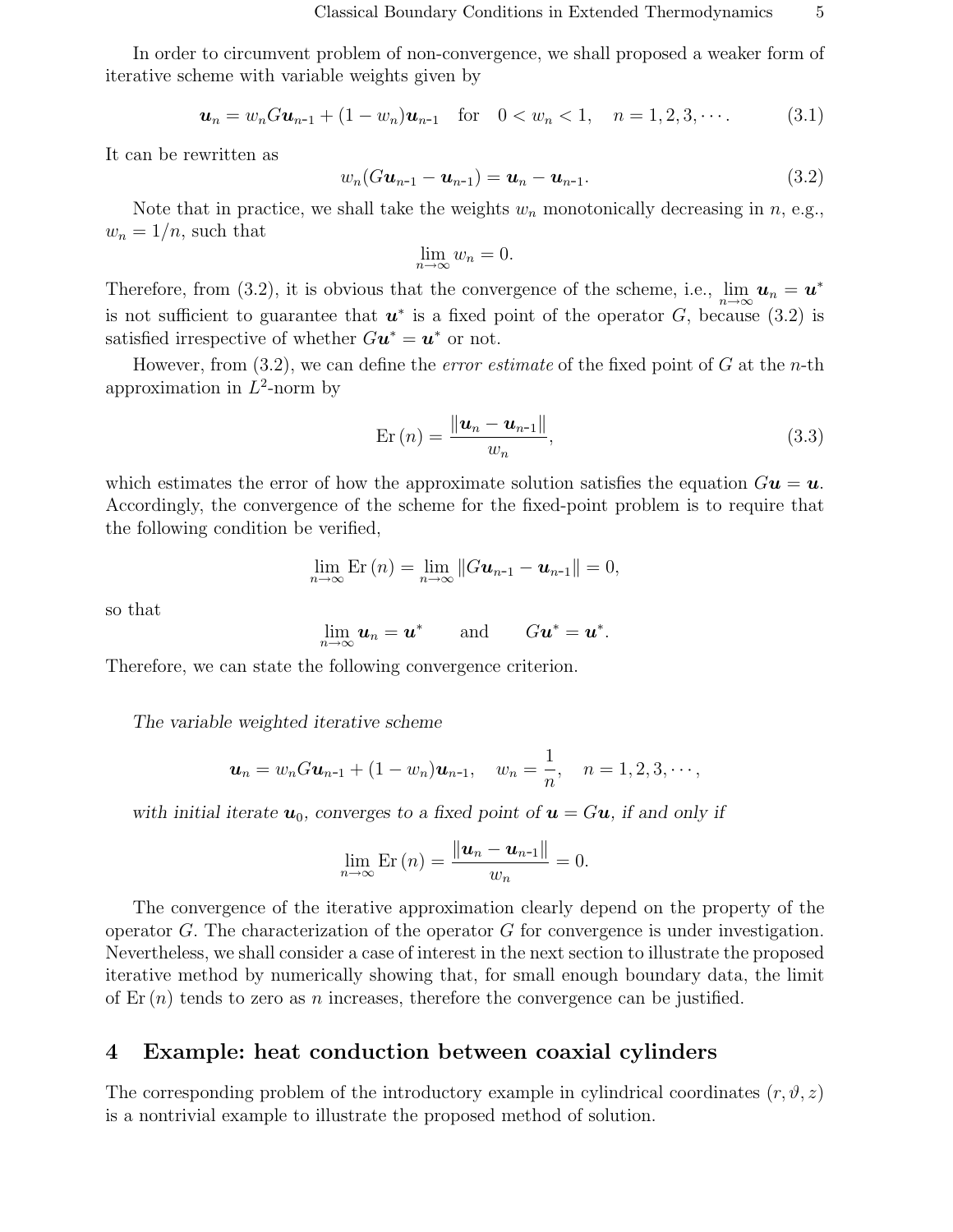#### 6 I-Shih Liu

We consider the boundary value problem of heat conduction in a gas at rest between two coaxial cylinders, with radii  $r_1 > r_0$ . In the 14-moment theory, we have the following basic equations (see  $[4]$ ):

$$
\begin{cases}\n\frac{dq}{dr} + \frac{1}{r}q = 0, \\
q = -\frac{5}{2}\tau R p \frac{d\theta}{dr} - \frac{1}{6}\tau \frac{d\Delta}{dr} + \frac{7}{2}\tau R T^{\langle rr \rangle} \frac{d\theta}{dr}, & \text{for} \quad r_0 \le r \le r_1,\n\end{cases}
$$
\n
$$
(4.1)
$$
\n
$$
T^{\langle rr \rangle} = \frac{4}{5}\tau \frac{dq}{dr}, \qquad T^{\langle \vartheta \vartheta \rangle} = \frac{4}{5}\tau \frac{1}{r^3}q, \qquad \Delta = -28\tau R q \frac{d\theta}{dr},
$$

and the boundary conditions,

$$
\theta(r_1) = \theta_1, \qquad q(r_0) = q_0,\tag{4.2}
$$

where  $T^{\langle ij \rangle}$  is the deviatoric stress tensor and the pressure p is constant. It has been pointed out that the boundary conditions (4.2), which are well-posed in the Fourier theory - consisting of equations  $(4.1)_{1,2}$  with  $\Delta = T^{\langle rr \rangle} = 0$ , are not sufficient for the uniqueness of the above problem in 14-moment theory, and indeed, the additional uncontrollable boundary value, say,  $\Delta(r_0) = \Delta_0$  is needed.

We introduce the following dimensionless quantities,

$$
r' = \frac{r}{r_1}, \qquad \theta' = \frac{\theta}{\theta_1}, \qquad q' = \frac{q}{p\sqrt{R\theta_1}},
$$
  

$$
T^{\langle rr \rangle'} = \frac{T^{\langle rr \rangle}}{p}, \qquad T^{\langle \vartheta \vartheta \rangle'} = \frac{T^{\langle \vartheta \vartheta \rangle}}{p/r_1^2}, \qquad \Delta' = \frac{\Delta}{pR\theta_1},
$$

and the Knudsen number,

$$
\text{Kn} = \frac{\tau}{r_1} \sqrt{R\theta_1}.
$$

#### 4.1 Iterative scheme with variable weights

We shall split the system (4.1), in dimensionless form without the primes for simplicity, into two subsystems  $- (I)$  corresponds to the Fourier theory, with the iterative scheme:

$$
\begin{cases}\n\frac{d q}{dr} + \frac{1}{r} \stackrel{(n)}{q} = 0, \n\begin{cases}\n\frac{d q}{dr} + \frac{1}{r} \stackrel{(n)}{q} = 0, \n\frac{d q}{dr} - \frac{5}{6} K n \frac{d \stackrel{(n)}{d} - 1}{dr} + \frac{7}{2} K n \stackrel{(n-1)}{d} \frac{d \stackrel{(n)}{r}}{dr},\n\end{cases}\n\end{cases}
$$
\n
$$
\begin{cases}\n\frac{(n)}{T} \stackrel{(n)}{r} = w_n \left(\frac{4}{5} K n \frac{d q}{dr}\right) + (1 - w_n) \stackrel{(n-1)}{T} \stackrel{(n)}{r}, \qquad \frac{(0)}{T} \stackrel{(n)}{r} = 0, \n\frac{(n)}{T} \stackrel{(n)}{r} = w_n \left(\frac{4}{5} K n \frac{q}{dr}\right) + (1 - w_n) \stackrel{(n-1)}{T} \stackrel{(n)}{r} \stackrel{(0)}{r} = 0,\n\end{cases}
$$
\n(4.4)

$$
\begin{cases}\n\binom{n}{T} \left\langle \vartheta \vartheta \right\rangle = w_n \left( \frac{4}{5} \operatorname{Kn} \frac{q}{r^3} \right) + (1 - w_n) \widetilde{T}^{\langle \vartheta \vartheta \rangle}, & \qquad \qquad \text{(0)} \\
\binom{n}{T} \left( \frac{n}{T} \right) & \qquad \text{(1)} \\
\binom{n}{T} = w_n \left( -28 \operatorname{Kn} \frac{q}{T} \frac{d\theta}{dr} \right) + (1 - w_n) \widetilde{T}, & \qquad \qquad \text{(2)} \\
\binom{n}{T} = w_n \left( -28 \operatorname{Kn} \frac{q}{T} \frac{d\theta}{dr} \right) + (1 - w_n) \widetilde{T}, & \qquad \qquad \text{(3)} \\
\end{cases}
$$
\n(4.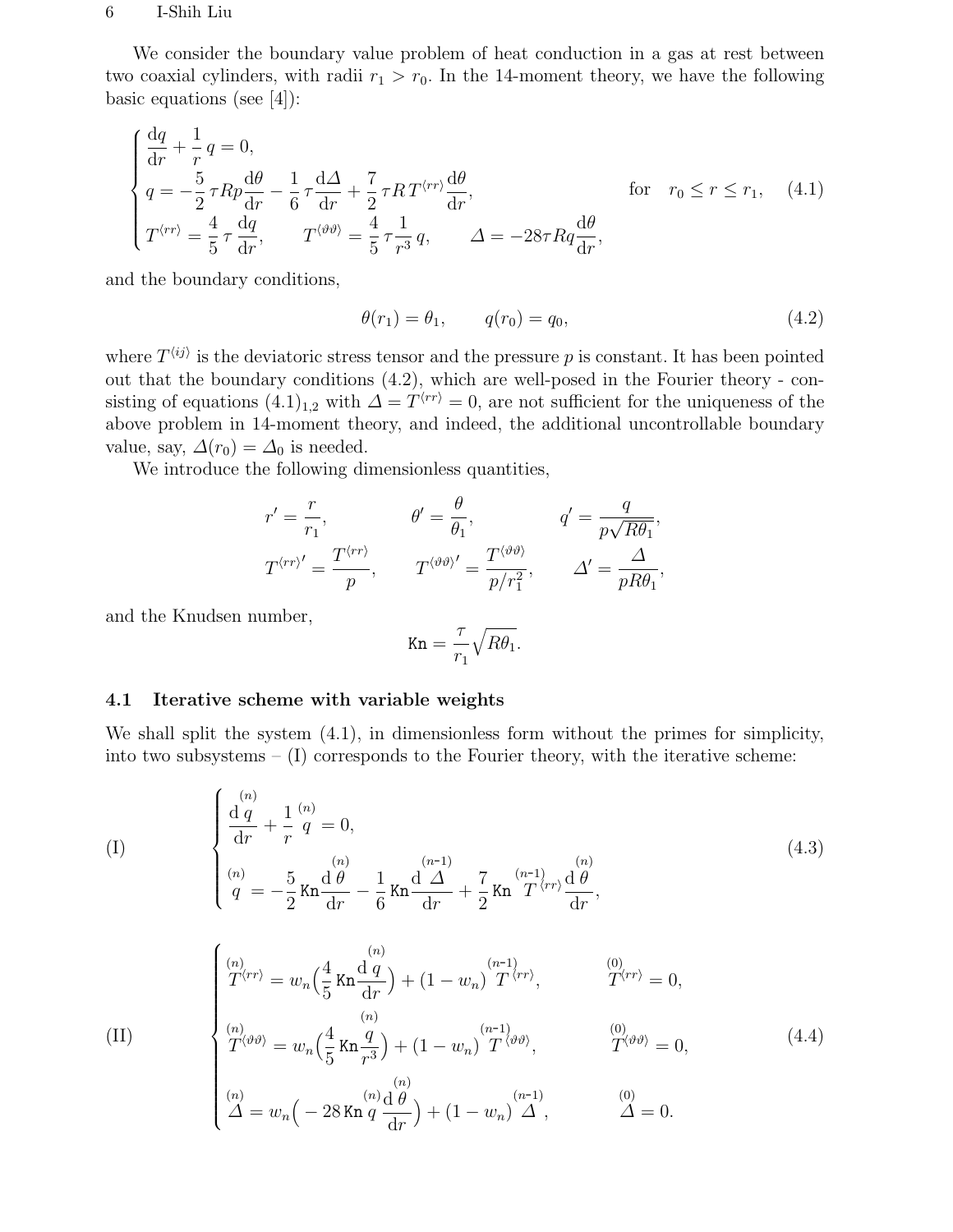The iterative method proceeds alternatively between solving System (I) for  $\theta$  and  $q$  with  $(n)$  $(n)$ the (classical) boundary conditions,

$$
\overset{(n)}{\theta(1)} = 1, \qquad \overset{(n)}{q(a)} = q_a \quad \text{for} \quad a = r_0/r_1 < 1,\tag{4.5}
$$

and then evaluating System (II) for (n)  $T^{\, \langle rr \rangle},$ (n)  $T^{\langle \vartheta \vartheta \rangle}$ , and (n) ∆. The iterative process can be repeated with  $n = 1, 2, 3, \cdots$  and the error estimate Er (n) can be verified for convergence by checking if it tends to zero as  $n$  increases.

### 4.2 Numerical examples

Note that from  $(4.3)_1$ , one can solve for q independent of n with the boundary condition (n)  $(4.5)_2$ ,

$$
\stackrel{(n)}{q}(r) = \frac{a q_a}{r} \qquad \forall n = 1, 2, 3, \cdots.
$$

By taking  $w_n = 1/n$ , from  $(4.4)_{1,2}$ , it follows that

$$
\mathop{T\langle rr \rangle}^{(n)} = -\frac{4}{5} \operatorname{Kn} \frac{a \, q_a}{r^2}, \qquad \mathop{T\langle\vartheta\vartheta\rangle}^{(n)} = \frac{4}{5} \operatorname{Kn} \frac{a \, q_a}{r^4}, \qquad \forall \, n = 1, 2, 3, \cdots.
$$

Therefore, only  $\theta$  and  $\Delta$  are to be solved iteratively. (n)  $(n)$ 

For  $n = 1$ , System (I) is the classical problem of Fourier theory and can be solved analytically with boundary condition  $(4.5)<sub>1</sub>$ ,

$$
\stackrel{(1)}{\theta}(r) = 1 - \frac{2}{5} \frac{a q_a}{\text{Kn}} \log r,\tag{4.6}
$$

and for System (II) we obtain

$$
\mathcal{L}(r) = \frac{56}{5} \left(\frac{a q_a}{r}\right)^2. \tag{4.7}
$$

Further iterations involve only integrations and derivations and, in principle, can also be solved analytically. However, in order to show the convergence of the error estimate for large n, we shall solve the problem numerically, for some given values of  $Kn$ ,  $a$ ,  $q_a$ .

In this case, from  $(3.3)$ , the error estimate Er  $(n)$  will be defined as

$$
\text{Er}\left(n\right) = \left\|\Delta - \Delta^{(n-1)}\right\| / w_n,\tag{4.8}
$$

and in order to show the relative size of the error, we shall also introduce the relative error estimate  $Err(n)$  defined by

$$
Err(n) = Er(n) / ||\overset{(n)}{\Delta}||, \tag{4.9}
$$

where the norm is defined as

$$
||f|| = \left\{2\pi \int_a^1 |f(r)|^2 \, r dr\right\}^{1/2},
$$

and will be calculated numerically with a simple scheme such as Trapezoidal rule.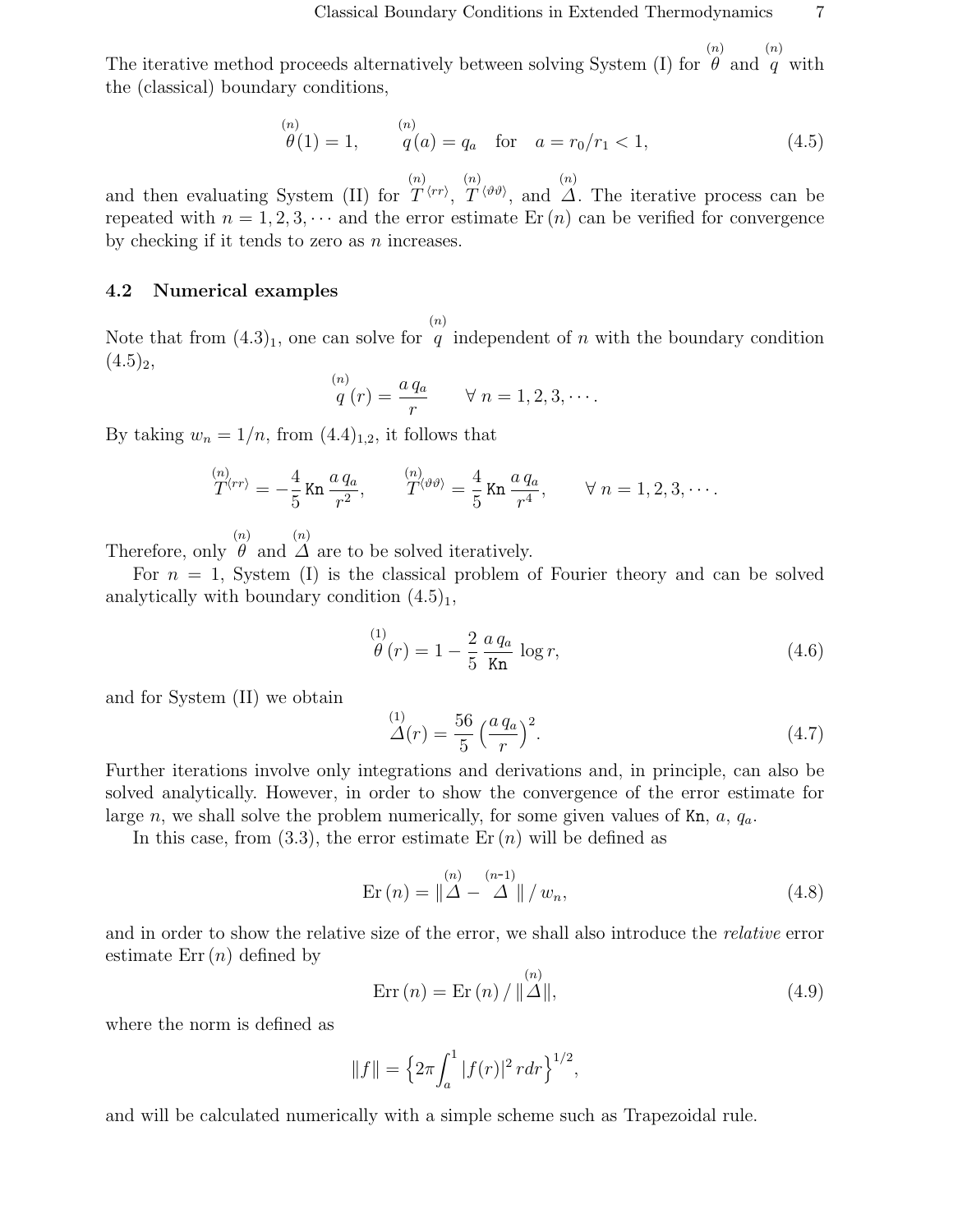**Example 1:** Kn = 0.05,  $a = 0.4$ ,  $q_a = 0.3$ , and  $w_n = 1/n$ .  $\text{Err}(2) = 8.55\%$   $\text{Err}(10) = 0.60\%$   $\text{Err}(100) = 0.040\%$   $\text{Err}(1000) = 0.0031\%$  $\theta(a) \approx 1.8188$   $\Delta(a) \approx 0.8690$   $\Delta(1) \approx 0.1570$ Example 2: Kn = 0.1,  $a = 0.4$ ,  $q_a = 0.15$ , and  $w_n = 1/n$ .  $\text{Err}(2) = 8.55\%$   $\text{Err}(10) = 0.60\%$   $\text{Err}(100) = 0.040\%$   $\text{Err}(1000) = 0.0031\%$  $\theta(a) \approx 1.2047 \qquad \Delta(a) \approx 0.2172 \qquad \Delta(1) \approx 0.0393$ **Example 3:** Kn = 0.15,  $a = 0.2$ ,  $q_a = 0.1$ , and  $w_n = 1/n$ .  $\text{Err}(2) = 15.40\%$   $\text{Err}(10) = 0.78\%$   $\text{Err}(100) = 0.046\%$   $\text{Err}(1000) = 0.0033\%$  $\theta(a) \approx 1.0789 \qquad \Delta(a) \approx 0.0865 \qquad \Delta(1) \approx 0.0044$ Example 4: Kn = 0.0832,  $a = 0.3333$ ,  $q_a = 0.4005$ , and  $w_n = 1/n$ .  $Err(2) = 20.95\%$   $Err(10) = 0.89\%$   $Err(100) = 0.054\%$   $Err(1000) = 0.0045\%$ 

The data in this example are chosen for comparison corresponding to the numerical values given in the example of Sect. 5.3 of [4]. The physical values of the reference quantities are given by  $R = 207.83 \, (\text{m/s})^2 \text{K}^{-1}$  for argon gas,  $\tau = 10^{-5} \text{s}$ ,  $\theta_1 = 300 \text{ K}$ ,  $p = 100 \text{ Pa}$ ,  $r_0 = 0.01 \,\mathrm{m}, r_1 = 0.03 \,\mathrm{m}, \text{ and } q_0 = 10^4 \,\mathrm{Wm}^{-2}$ . The physical values for the temperature  $\theta$ and the non-equilibrium moment  $\Delta$  at the boundary obtained from this example can be calculated.

 $\theta(r_0) \approx 482.19 \,\mathrm{K} \qquad \Delta(r_0) \approx 8.0686 \times 10^6 \,\mathrm{Ns}^{-2} \qquad \Delta(r_1) \approx 1.1846 \times 10^6 \,\mathrm{Ns}^{-2}$ 

 $\theta(a) \approx 1.6073 \qquad \Delta(a) \approx 1.2941 \qquad \Delta(1) \approx 0.1900$ 

There are in perfect agreement with the values obtained in [4],  $\theta(r_0) = 482.76 \text{ K}$  and  $\Delta(r_1) = 1.1833 \times 10^6 \text{ Ns}^{-2}.$ 

### 4.3 Remarks

The examples show that for small enough boundary data and various Knudsen number, the convergence of the proposed iterative approximation can be achieved with properly chosen monotonically decreasing weights  $w_n$ . The evidences of convergence are confirmed numerically from the relative error estimates, which monotonically decrease toward zero as iteration increases. A typical behavior of  $Err(n)$  vs. *n* is plotted in Fig. 1.

From Example 1 and 2, we can see that the behavior of  $Err(n)$  for given radius ratio a depends on the product  $(Kn \cdot q_a)$ , which has been confirmed from our preliminary analysis of the corresponding operator G. The first three examples converge to within an error of 1.0% in less than 10 iterations.

For all examples considered, the solutions for the temperature  $\theta(r)$  are qualitatively similar to the solution (4.6) of the Fourier theory, with greater difference where the temperature gradient is larger (see the comparison in Fig. 3 of [4]). Similar behavior can be said about the non-equilibrium moment  $\Delta(r)$  with respect to the solution (4.7). This is what we expected since the 14-moment theory is regarded as a slight improvement of the classical Navier-Stokes-Fourier theory.

The numerical results illustrated in these examples, show that the proposed iterative method is capable of determining a unique solution with only classical well-posed boundary conditions, without relying on any particular criterion. The method has also been applied to shearing flows with heat conduction in extended thermodynamics with equally satisfactory results. Those results and some other comments on the convergence will be forthcoming.